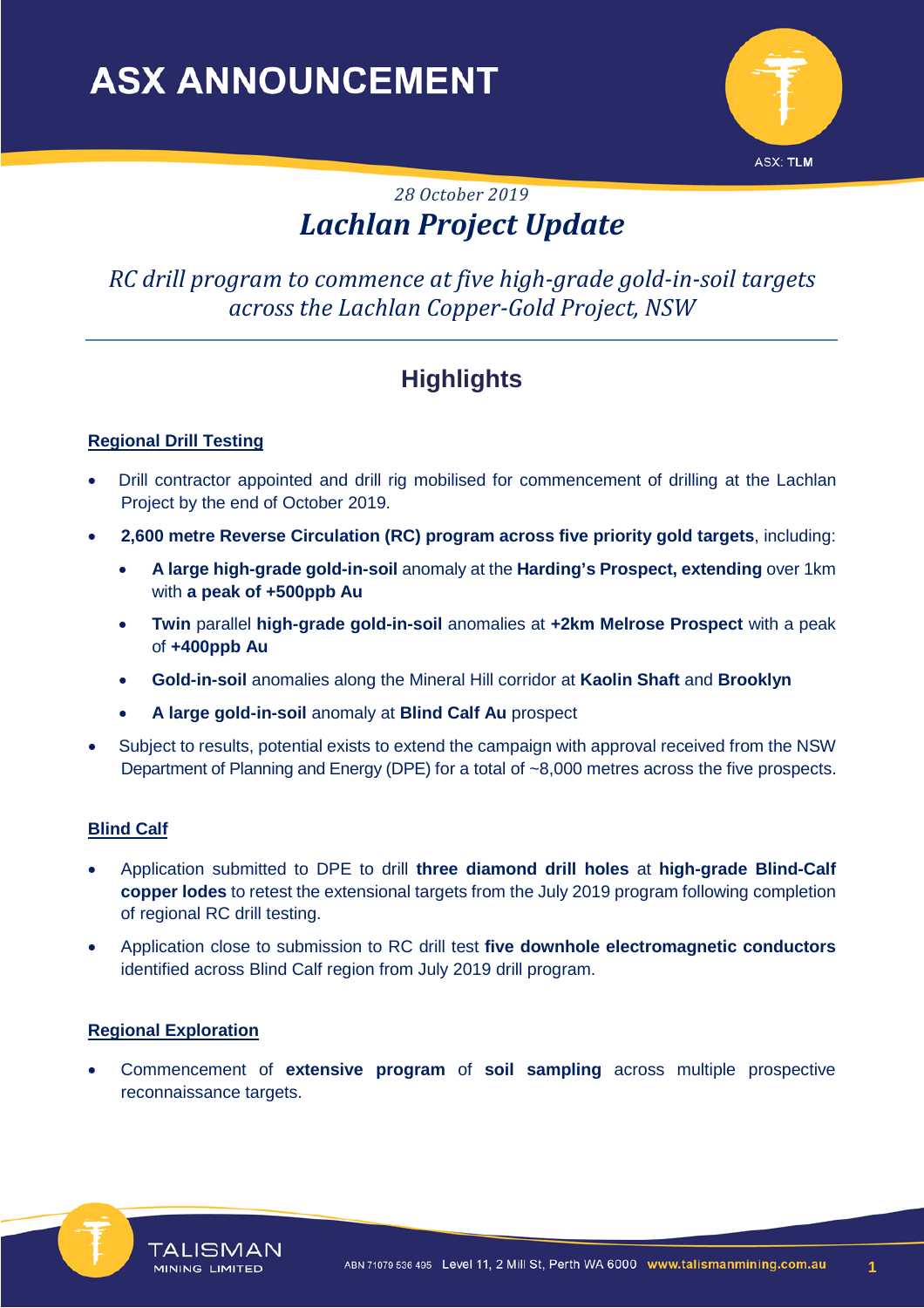

### **Lachlan Copper-Gold Project**

Talisman Mining Ltd (ASX: TLM, **Talisman**) advises that an RC drilling program is set to commence across five high priority gold-in soil anomalies identified from recent reconnaissance work across the Southern region of the Lachlan Cu-Au Project (**Lachlan Project**) in NSW (*Appendix 1*).

This RC program is the first drill testing of geochemical anomalies identified from a regional sampling campaign earlier in the 2019 calendar year. It is the next step in Talisman's systematic geological approach of effectively identifying and testing a pipeline of high-potential exploration opportunities at the Lachlan Project where there is potential for the discovery of multiple styles of mineralisation.

MJ Drilling has been appointed as drill contractor and has mobilised a drill rig to site with RC drilling set to commence by the end of October 2019.

An extensive program of soil sampling has also commenced across multiple prospective reconnaissance targets including the Melrose Prospect where gold assay results have identified an anomaly extending over 2.2km. The anomaly remains open to the north and returned a peak assay value of *+400ppb Au* (0.4 *g/t Au*) in soils[1.](#page-1-0)

### **RC Drill Testing of strong gold-in-soil anomalies**

The program consists of an estimated 2,600m of RC drilling in 24 holes across five target areas including:

- A **large high-grade gold-in-soil anomaly** at the **Harding's Prospect, extending over 1km**  with a peak of **+500ppb Au1** *(see Figure 1)*
- **Twin** parallel **high-grade gold-in-soil** anomalies at the **+2km Melrose Prospect** with a peak of **+400ppb Au1** *(see Figure 2)*
- **Gold-in-soil** anomalies along the Mineral Hill corridor at **Kaolin Shaft** and **Brooklyn**<sup>1</sup> *(see Figure 3)*
- A large gold-in-soil anomaly at the **Blind Calf Au** prospect<sup>1</sup> (see Figure 4)

Importantly, the drill programs submitted to and approved by the NSW DPE allow a maximum of 8,000 metres across approximately 50 RC drill holes within certain parameters. This provides scope for additional drilling (under the terms and conditions of the approved work programs) within or following the forthcoming campaign which will be determined by results.

MINING LIMITED

<span id="page-1-0"></span>

 <sup>1</sup> Refer to ASX announcement dated 22 July <sup>2019</sup> for full details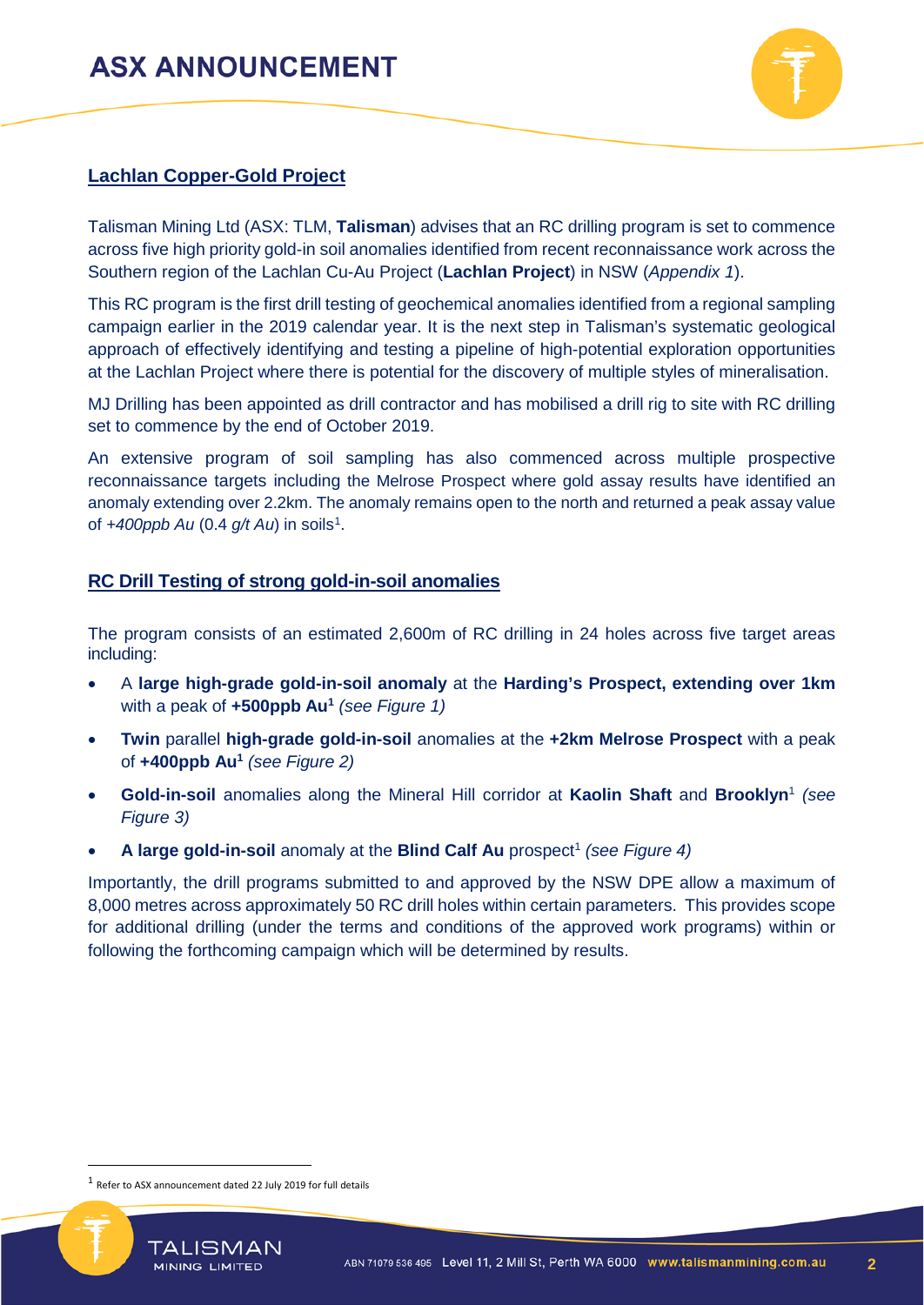



Figure 1: Harding's gold-in-soil anomaly (peak +500ppb Au) location<sup>2</sup>, showing proposed first pass RC drill traverses.



Figure 2: Melrose gold-in-soil anomaly (peak +400ppb Au) location<sup>2</sup>, showing proposed first pass RC drill traverses.

<span id="page-2-0"></span>2 Refer to Appendix 1 for Tenement details

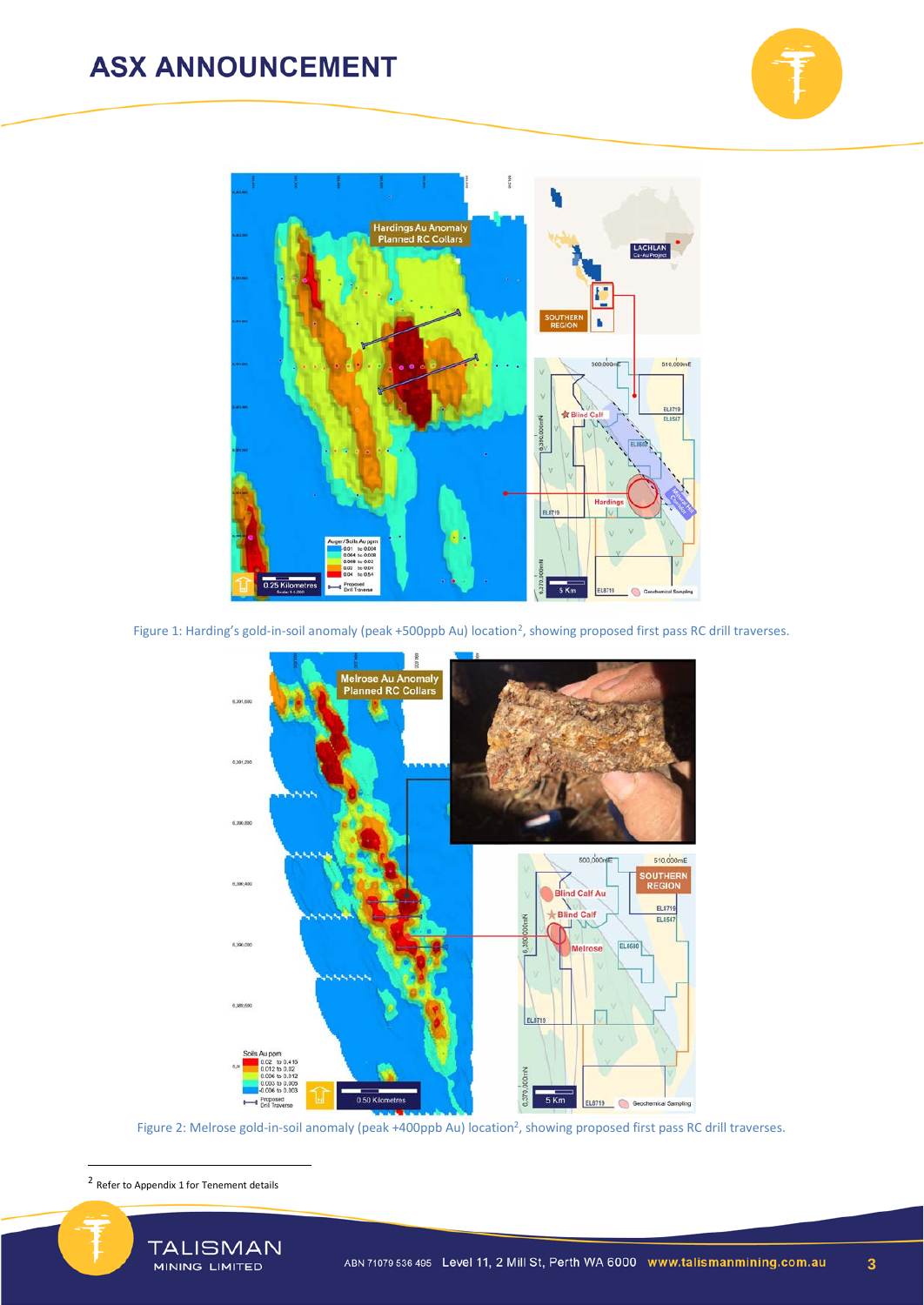



Figure [3](#page-3-0): Brooklyn-Kaolin Shaft Trend gold-in-soil anomaly<sup>3</sup>, showing historic drill intersections and proposed first pass RC drill traverses.

3 Refer to Appendix 1 for tenement details

<span id="page-3-0"></span>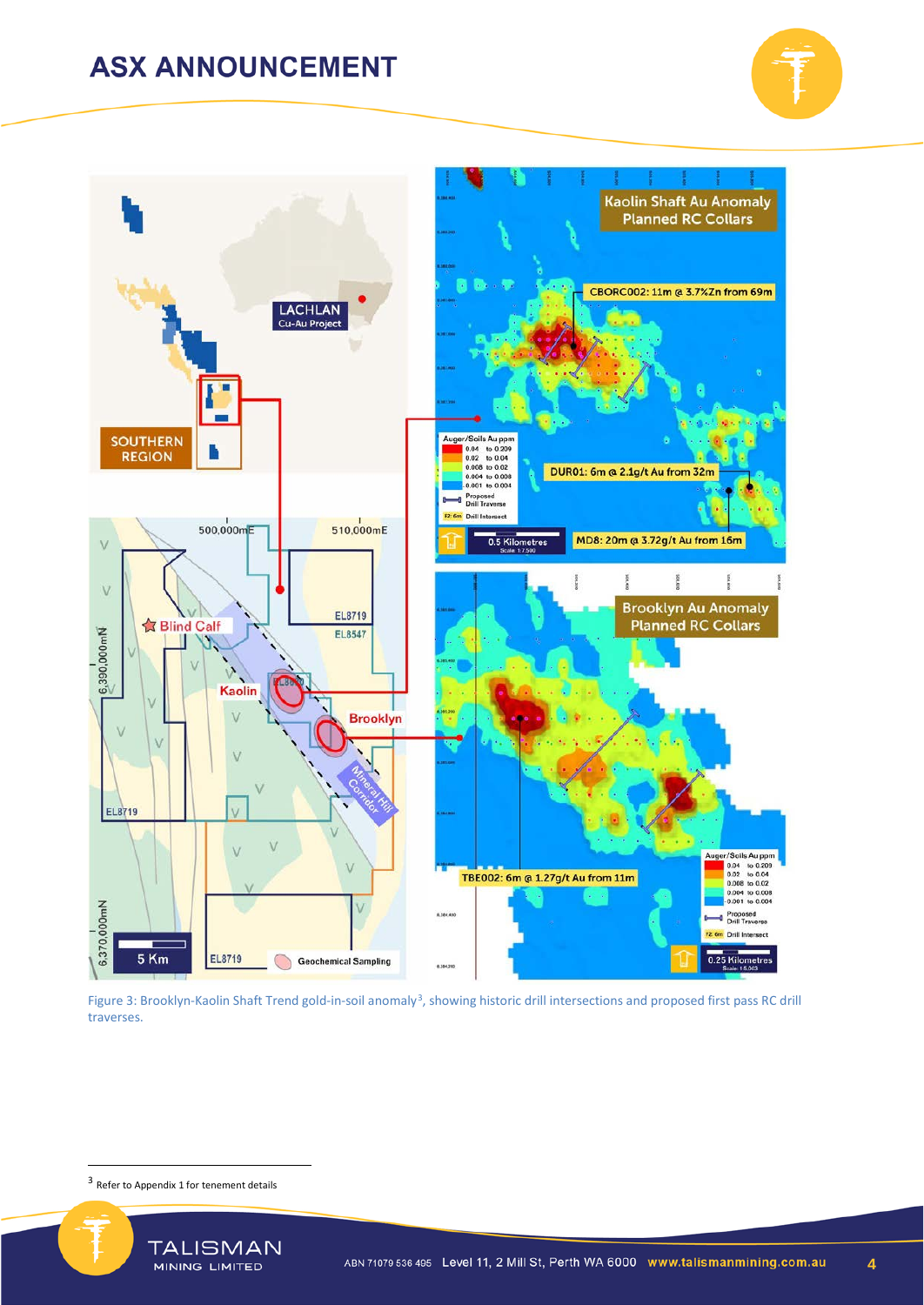



Figure 4: Blind Au gold-in-soil anomaly location<sup>4</sup>, showing proposed first pass RC drill traverses

#### **Blind Calf RC Drilling**

RC drilling in July 2019 increased the footprint of the known and interpreted high-grade core in the Blind Calf-Dunbars copper lode system (*TLM ASX Announcement 9 September 2019: Lachlan Project Exploration Update*) including:

• **10m @ 4.32% Cu** from 176m including **4m @ 7.68% Cu** from 180m (BCRC0029)[5](#page-4-1)

However, two deeper RC holes focused on the down-plunge extension to the Blind Calf lode were affected by significant lift and were ineffective at testing the target area.

Talisman has applied to the NSW DPE to modify its existing activity approval to incorporate three new diamond holes from existing drill pads where the previous deep RC drill holes failed to intersect the targeted positions. Subject to DPE approval, these diamond holes may be drilled at the end of the upcoming RC drill campaign.

In addition to the drilling of the Blind Calf-Lode in July 2019, Talisman undertook first pass RC drill testing of several interpreted parallel lode systems proximal to the Blind Calf Lode which

<span id="page-4-0"></span> <sup>4</sup> Refer to Appendix 1 for Tenement details

<span id="page-4-1"></span><sup>5</sup> Refer to ASX announcement dated 9 September 2019 for full details.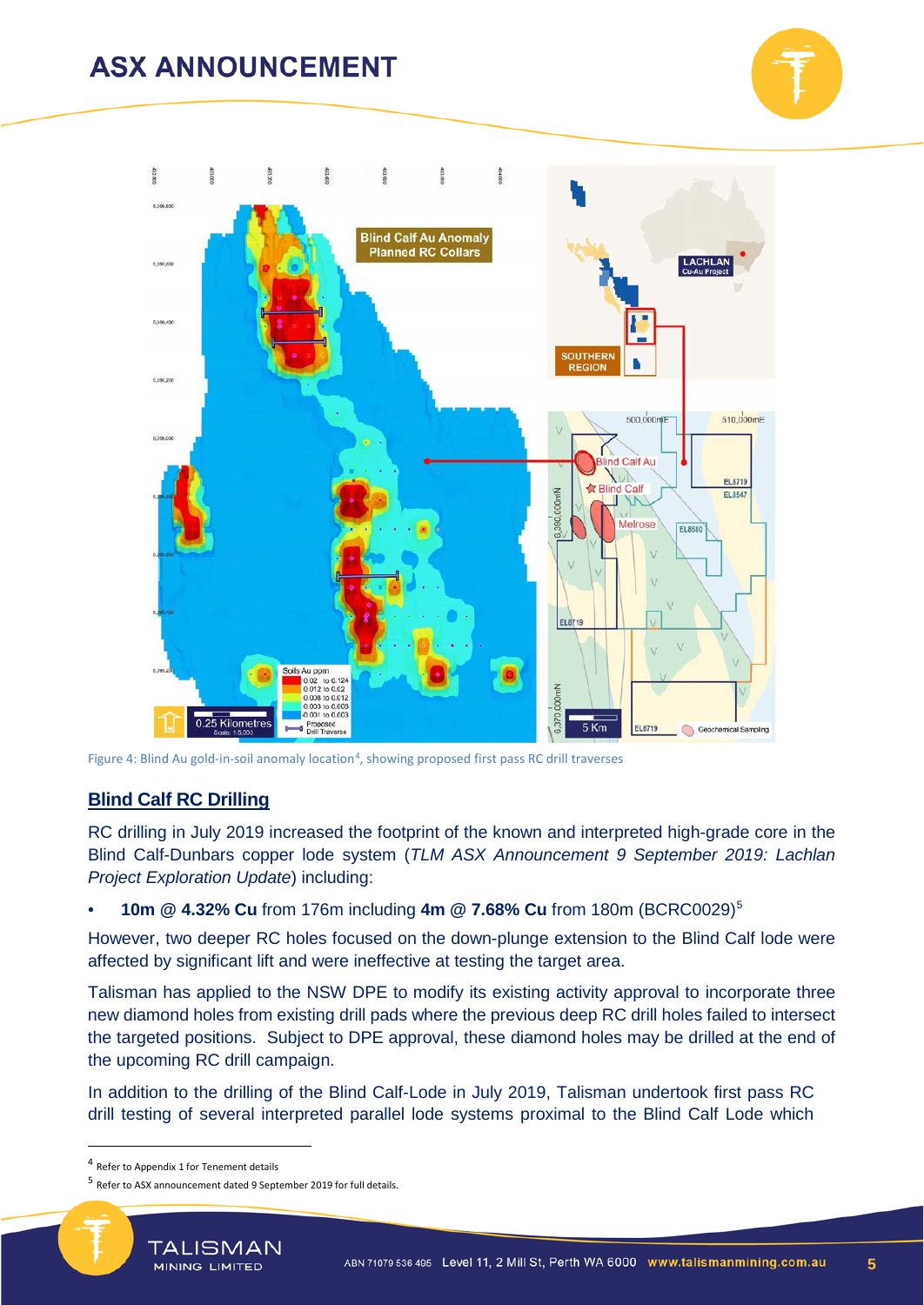

identified five DHEM conductors in untested interpreted mineralised lodes. An RC drill program is currently being prepared for imminent submission to the DPE to test these conductors.

#### **Regional geochemical sampling**

An extensive soil geochemical sampling campaign encompassing collection of more than 3,000 samples has commenced. This reconnaissance program is focused on testing a number of Stage 1 targets across the Lachlan Project area with the aim of identifying new high priority targets for drill testing in 2020.

The campaign will extend to the northwest of the Melrose Prospect which lies within Talisman's 100% tenure. Gold assay results have identified an anomaly at the Melrose Prospect (*Figure 2*) extending over 2.2km which remains open to the north and returned a peak assay value of *+400ppb Au* (0.4 g/t Au) in soils<sup>[6](#page-5-0)</sup>. Surface verification of this gold anomaly has identified a strongly altered gossanous unit and quartz veining in a sequence of altered volcanic rocks.

### **Ends**

For further information, please contact:

Dan Madden – Managing Director **Michael Vaughan (Media inquiries)** Michael Vaughan (Media inquiries) on +61 8 9380 4230 on +61 422 602 720

<span id="page-5-0"></span> <sup>6</sup> Refer to ASX announcement dated 22 July <sup>2019</sup> for full details

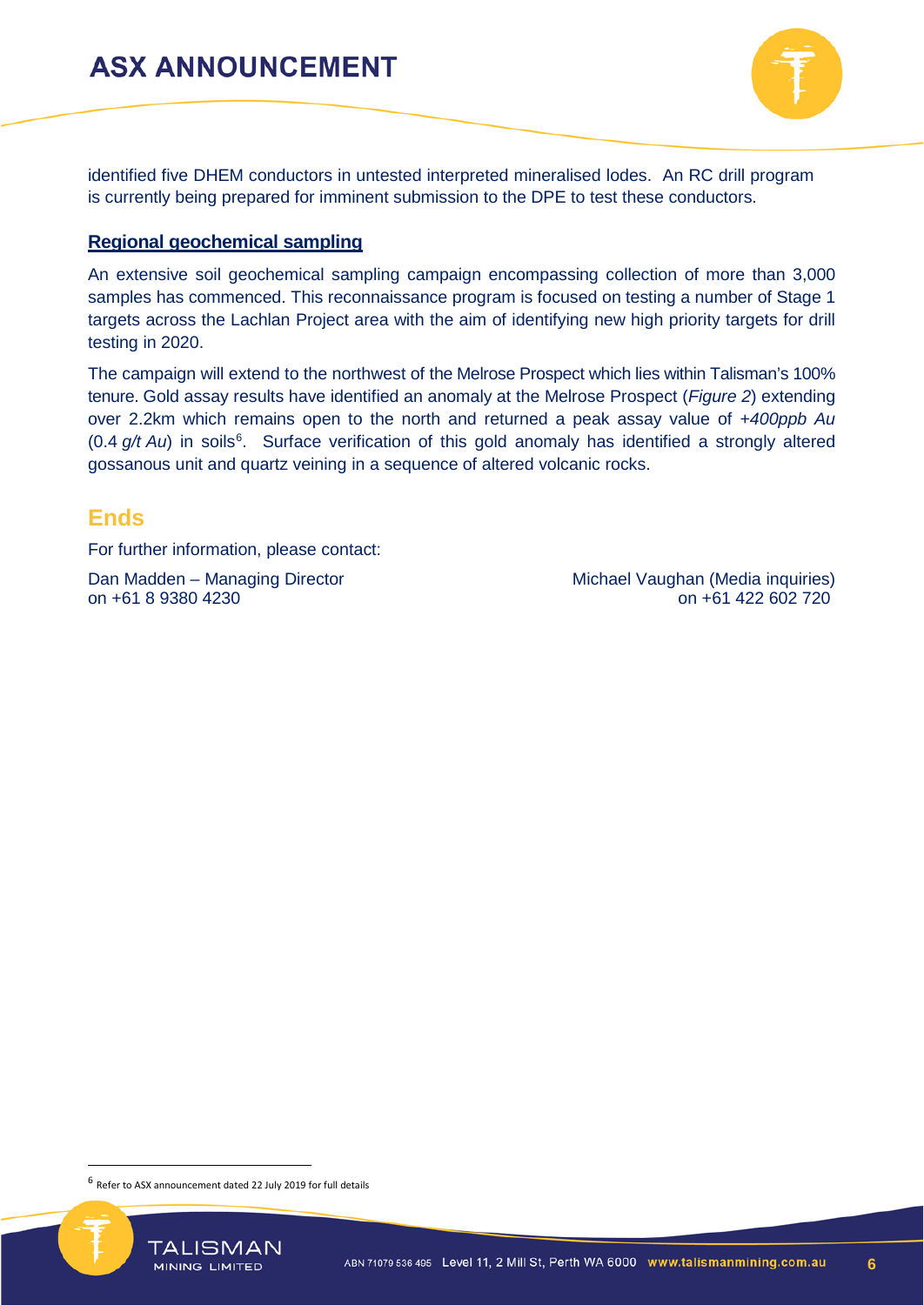

### **About Talisman Mining**

Talisman Mining Limited (ASX:TLM) is an Australian mineral development and exploration company. The Company's aim is to maximise shareholder value through exploration, discovery and development of complementary opportunities in base and precious metals.

Talisman has also secured tenements in the Cobar/Mineral Hill region in Central NSW through the grant of its own Exploration Licenses and through separate farm-in agreements. The Cobar/Mineral Hill region is a richly mineralised district that hosts several base and precious metal mines including the CSA, Tritton, and Hera/ Nymagee mines. This region contains highly prospective geology that has produced many long-life, high-grade mineral discoveries. Talisman has identified a number of areas within its Lachlan Cu-Au Project tenements that show evidence of base and precious metals endowment which have had very little modern systematic exploration completed to date. Talisman believes there is significant potential for the discovery of substantial base metals and gold mineralisation within this land package.

Talisman has also entered into a farm-in with privately-owned Lucknow Gold Limited in relation to the Lucknow Gold Project (EL6455) in New South Wales. The Lucknow Goldfield was discovered in 1851 and was one of the earliest goldfields to be mined commercially in Australia. Historic production records at the Project are incomplete, however in excess of 400,000 ounces of gold has reportedly been produced at grades of 100 to 200 g/t [7.](#page-6-0) Very little modern exploration has been completed outside of the existing mine workings and Talisman intends to undertake a program of geochemical surface sampling and mapping at the Project ahead of a drilling program to test for potential down plunge extensions of the high-grade gold ore shoots and repeat structures throughout the Project area.

### **Competent Person's Statement**

Information in this announcement that relates to Exploration Results and Exploration Targets is based on, and fairly represents information and supporting documentation complied by Mr Anthony Greenaway, who is a member of the Australasian Institute of Mining and Metallurgy. Mr Greenaway is a full-time employee of Talisman Mining Ltd and has sufficient experience which is relevant to the style of mineralisation and types of deposits under consideration and to the activities undertaken to qualify as a Competent Person as defined in the 2012 Edition of the "Australian Code for Reporting of Mineral Resources and Ore Reserves". Mr Greenaway has reviewed the contents of this announcement and consents to the inclusion in this announcement of all technical statements based on his information in the form and context in which they appear.

No new information that is considered material is included in this document. All information relating to exploration results has been previously released to the market and is appropriately referenced in this document. JORC tables are not considered necessary to accompany this document.

### **Forward-Looking Statements**

This ASX release may include forward-looking statements. These forward-looking statements are not historical facts but rather are based on Talisman Mining Ltd.'s current expectations, estimates and assumptions about the industry in which Talisman Mining Ltd operates, and beliefs and assumptions regarding Talisman Mining Ltd.'s future performance. Words such as "anticipates", "expects", "intends", "plans", "believes", "seeks", "estimates", "potential" and similar expressions are intended to identify forwardlooking statements. Forward-looking statements are only predictions and are not guaranteed, and they are subject to known and unknown risks, uncertainties and assumptions, some of which are outside the control of Talisman Mining Ltd. Past performance is not necessarily a guide to future performance and no representation or warranty is made as to the likelihood of achievement or reasonableness of any forward-looking statements or other forecast. Actual values, results or events may be materially different to those expressed or implied in this presentation. Given these uncertainties, recipients are cautioned not to place reliance on forward looking statements. Any forward looking statements in this announcement speak only at the date of issue of this announcement. Subject to any continuing obligations under applicable law and the ASX Listing Rules, Talisman Mining Ltd does not undertake any obligation to update or revise any information or any of the forward looking statements in this announcement or any changes in events, conditions or circumstances on which any such forward looking statement is based.

<span id="page-6-0"></span><sup>&</sup>lt;sup>7</sup> NSW DIGS report, First Annual Exploration Report EL5770, 2001 - R00030162



 $\overline{a}$